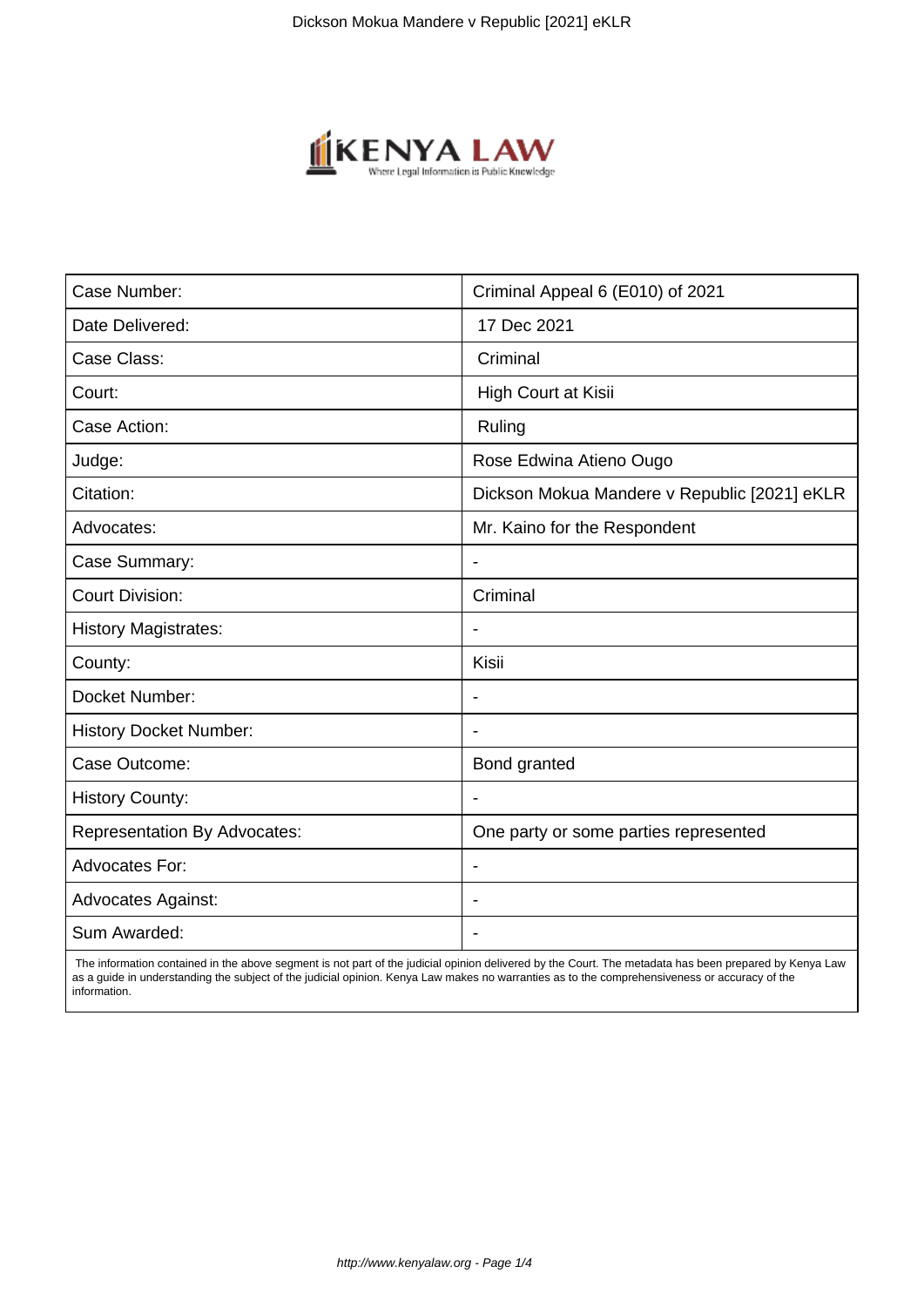## **REPUBLIC OF KENYA**

## **IN THE HIGH COURT OF KENYA**

## **AT KISII**

### **CRIMINAL APPEAL NO. 6 (E010) OF 2021**

**DICKSON MOKUA MANDERE....................................................................................................APPLICANT**

## **VERSUS**

**REPUBLIC......................................................................................................................................................RESPONDENT**

#### **RULING**

1. On the 15th March 2021 Dickson Mokua Mandere ('**the applicant'**) filed a Notice of Motion dated the 8th March 2021 seeking the following orders;

i. That the court be pleased to admit the applicant to bond pending the hearing and determination of his Appeal and to suspend his sentence of 2 years imprisonment upon such terms and conditions that it may consider and deem just and fit in the circumstances

ii. That the cash bail of Kshs. 30,000/- paid and held by the Judiciary in Ogembo Senior Resident Magistrate's Case No. 2283 of 2018(Republic –vs- Dickson Mokua Mandere) be utilised as bond pending the hearing and determination of the applicant's appeal.

2. The application is supported by the applicant's affidavit filed simultaneously with the application. He avers as follows that; he was charged at Ogembo SRM's Case No. 2283 of 2018 for the offence of Obtaining by false pretences contrary to section 313 of the Penal Code (Cap 63) of the Laws of Kenya. After a full hearing the trial court found him guilty and convicted. His advocate has preferred an appeal on both the conviction and sentence. His appeal has high chances of success in the sense that the sentence he is serving goes against the law and also the known principles and sentencing guidelines as set by the judiciary in that it is harsh, excessive and without basis at law. He promises to abide by all conditions that the court will impose on him regarding his conduct while out on bond. That he has been told that criminal appeals take a bit of time to be heard and since the period of his incarceration is two years without the option of a fine he should be granted bond pending the hearing of his appeal. That he is asthmatic and he has to seek medical attention on a regular basis to keep his health in check and he is also the sole breadwinner of his family.

3. The application was opposed. The respondent filed grounds of opposition as follows; that the application lacks merit. That the sentence of two years was lenient considering that the maximum sentence for the offence is 3 years without the option of a fine. That there exists no exceptional or unusual circumstances upon which the court can fairly conclude that it is in the interest of justice to grant bail. That bail pending appeal is discretional as the applicant's innocence was compromised upon conviction. That appeals are normally fast tracked in the court and in fact the application in itself though a constitutional right is an impediment to the expeditious disposal of the same and that the issues raised in the application should be canvassed at the appeal on a priority basis given the sentence of 2 years imprisonment.

4. The application was canvassed by way of oral submissions. I have considered the said submissions.

5. The Court of Appeal held in the case of **Jivraj Shah -vs- Republic [1986] KLR 605,** inter alia that:

**"1. The principal consideration in an application for bail pending appeal is, the existence of exceptional or unusual circumstances upon which the court of Appeal can fairly conclude that it is in the interests of justice to grant bail.** 

 **2. If it appears prima facie from the totality of the circumstances that the appeal is likely to be successful on an account of**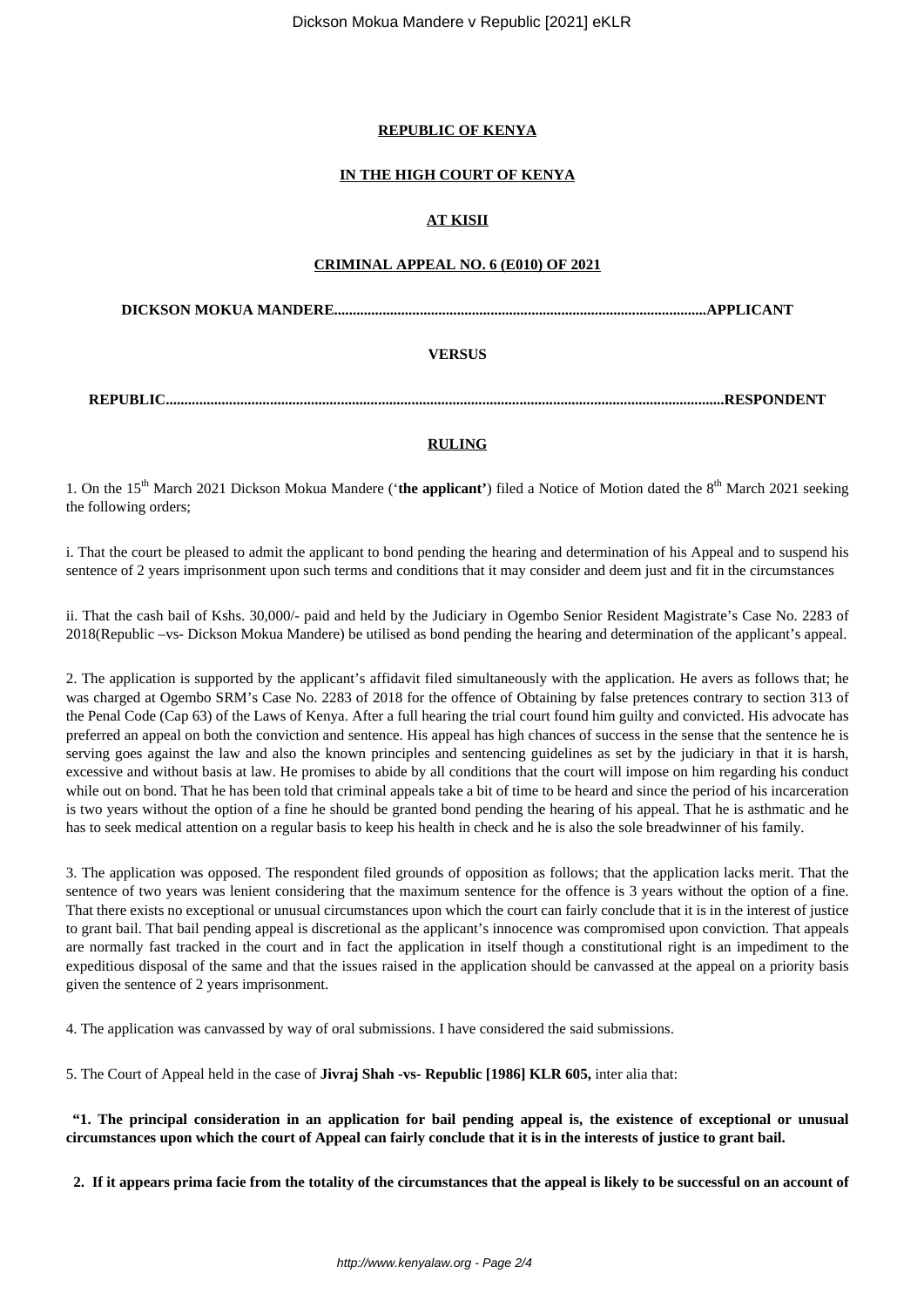**some substantial point of law to be urged and the sentence or substantial part of it will have been serve by the time the appeal is heard, conditions for granting bail will exist.**

**3. The main criteria is that there is no difference between overwhelming chances of success and a set of circumstances which disclose substantial merit in the appeal which could result in the appeal being allowed and the proper approach is the consideration of the particular circumstances and the weight and relevance of the points to be argued."**

**6**. In the case of **Dominic Karanja v. Republic [1986] KLR 612** the Court of Appeal held that:

**a. The most important issue was that if the appeal had such overwhelming chances of success, there is no justification for depriving the Applicant of his liberty and the minor relevant considerations would be whether there were exceptional or unusual circumstances.**

**b. The previous good character of the applicant and the hardships, if any, facing his family were not exceptional or unusual factors. Ill health per se would also not constitute an exceptional circumstance where there existed medical facilities for prisoners.**

**c. A solemn assertion by an Applicant that he will not abscond if released, even if it is supported by sureties, is not sufficient ground for releasing a convicted person on bail pending appeal.**

#### **d. Upon considering the relevant material in this case, there was no overwhelming chance of the appeal being successful.**

**7**. I have considered the application, the oral arguments of the parties and a petition of appeal. The onus is on the applicant to demonstrate that there is good reason to grant him bail pending appeal. The applicant states that his appeal has high chances of success on law and sentence. He claims he was sentenced to 2 years imprisonment for the offence of obtaining money by false pretences and that there is a likelihood that his appeal will be heard before the 2 years. I do not agree with this submission as appeal are heard timeously in this court. Ill health and good character does not constitute exceptional circumstances nor a pledge that he will not abscond if released on bond.

**8**. I however note that the said offence the applicant was found guilty of and convicted is a misdemeanour and carries a sentence of 3 years. 9. I have considered the grounds of appeal and I am persuaded the said grounds disclose reasonable grounds of appeal and taking all factors into account, I find that the applicant has demonstrated that he is entitled to grant of bail pending appeal.

**8**. The applicant is now a convict serving sentence, I hereby release him on his bond of Kshs. 100,000/- with one surety of like amount to be approved by the Deputy Registrar.

# **DATED, SIGNED AND DELIVERED AT KISII THIS 17TH DAY OF DECEMBER, 2021**

**R.E. OUGO**

**JUDGE**

**In the presence of;**

**Appellant Present**

**Mr. Kaino for the Respondent Absent**

**Isindu Court Assistant**

Creative<br>Commons While the design, structure and metadata of the Case Search database are licensed by Kenya Law under a Creative Commons